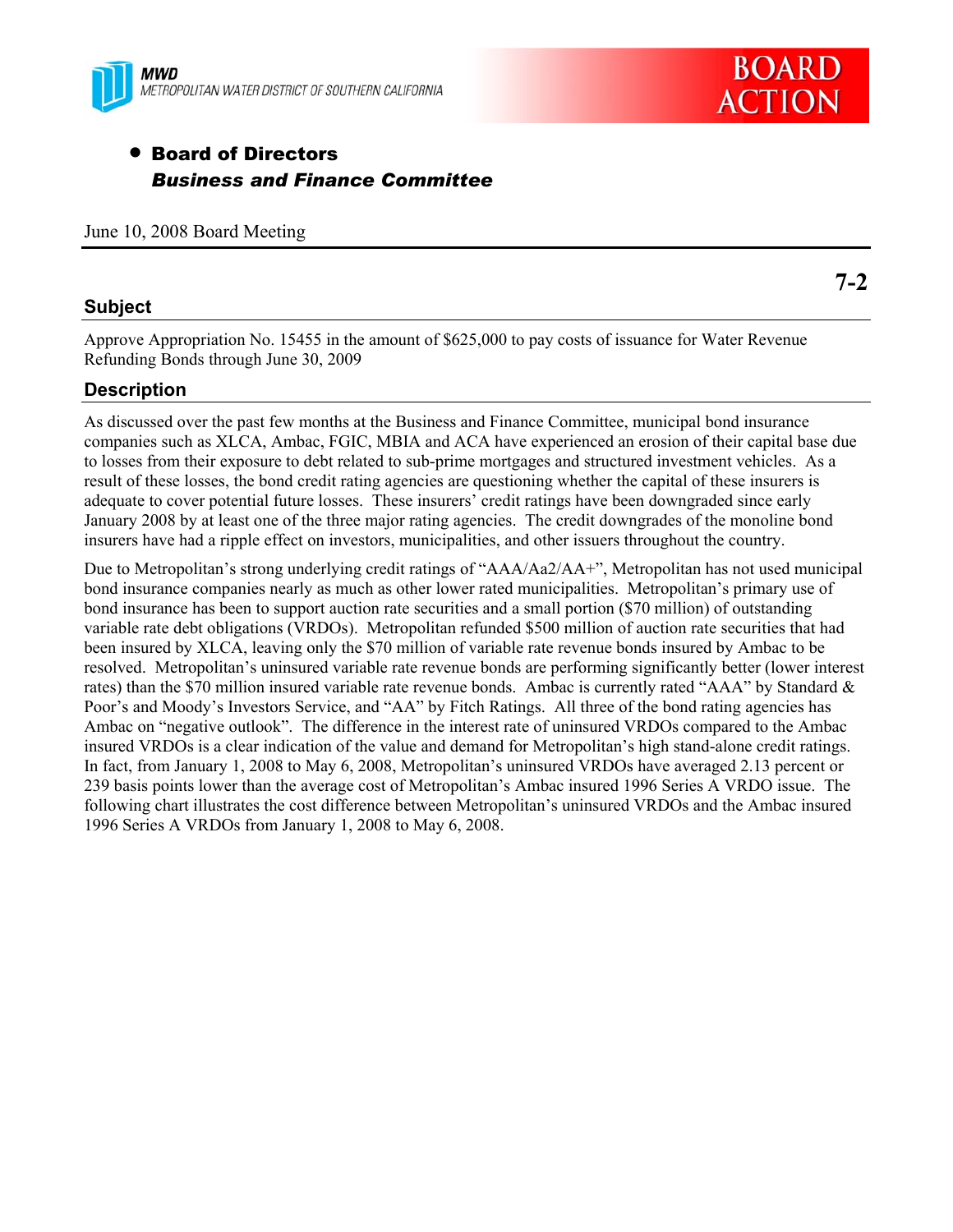

While the interest rate on the Ambac insured bonds has been higher than the uninsured bonds, Metropolitan's cash flow has not been affected because the Ambac bonds are associated with a "cost-of-funds" swap with AIG Financial Products. In conjunction with the issuance of the 1996 Series A VRDOs, Metropolitan entered into a "cost of funds" interest rate swap agreement with AIG whereby Metropolitan pays a fixed rate of 4.99 percent to AIG and, in return receives a variable rate payment from AIG that equals the variable rate payment on the 1996 Series A VRDOs. The "cost of funds" swap is effective through June 2023 (the term of the VRDOs). But, given the financial status of Ambac, Metropolitan does have some financial risk associated with the 1996 Series A VRDOs.

The interest rates on the Ambac insured VRDOs are re-set on a weekly basis, and provide the bond investor (primarily tax-exempt money market funds) with the ability to "put" or demand payment for the bonds on any interest payment date. A remarketing agent is responsible for finding investors for the VRDOs and setting the rate on the bonds. Due to the nature of the variable rate bond requirements, municipalities are required to have a dedicated line of credit on the bonds through a bank liquidity facility. The liquidity facility provides assurances to the investor that both principal and interest payments will be made if the bonds are "put". But, due to default provisions in these liquidity agreements, many investors no longer will purchase Ambac insured bonds. Should UBS, the remarketing agent for the 1996 Series A VRDOs, fail to remarket the bonds or decide not to support the bonds by putting the bonds into its inventory, the 1996 Series A bonds would be "put" to the liquidity bank. Under the terms of the liquidity agreement with the bank (in this case, Lloyd's TSB Bank) the bonds would become "bank bonds" and Metropolitan would be forced to pay an interest rate based on the prime rate. Under the terms of the swap agreement with AIG, once the bonds are "put" to the liquidity bank, AIG no longer pays the cost of funds. Instead, AIG would pay based on a rate equal to 60 percent of the one-month LIBOR rate. The payment received from AIG would be significantly less than the interest payment Metropolitan would be making to the bank.

Due to the likelihood that Ambac's financial condition will continue to deteriorate, and that further downgrades are imminent, staff has determined that Metropolitan should pursue a bond refunding of the 1996 Series A VRDOs and modify the interest rate swap agreement with AIG to reduce Metropolitan's financial risk. The primary near-term risk is that the remarketing agent is unable to place or hold the bonds, resulting in higher interest payments. This issue has become more urgent as UBS has announced it will be exiting from the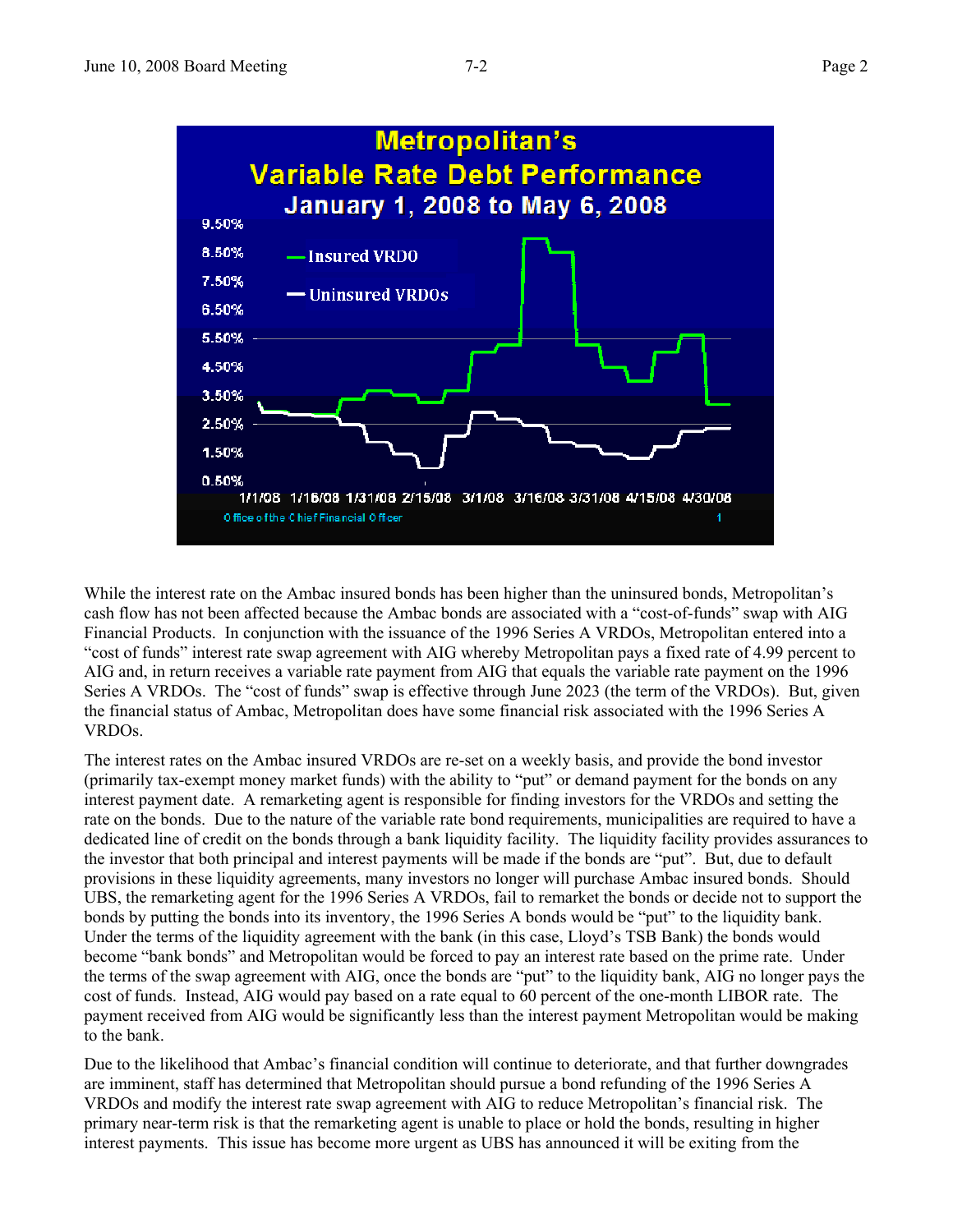municipal market. The longer term risk is that Ambac becomes insolvent, triggering a termination event on the interest rate swap. A termination event could result in a payment by Metropolitan to AIG.

Metropolitan's authority to enter into water revenue refunding bond transactions is provided through the Fourth Supplemental Water Revenue Bond Resolution (Resolution 8387). The Fourth Supplemental Resolution authorizes the Ad Hoc Committee made up of the Chairman of the Board, the Chairman of the Business and Finance Committee, and the General Manager to approve the aggregate principal amounts, terms, and conditions of sale of each series of Water Revenue Refunding Bonds.

### **Appropriation No. 15455 for Transaction Costs**

An appropriation will be required to pay expenses associated with the issuance of Water Revenue Refunding Bonds. Appropriation No. 15455 will be designated for the potential refunding of Metropolitan's Water Revenue Refunding Bonds, 1996 Series A issue. The appropriation will have an expiration date of June 30, 2009.

The following table provides a breakdown of estimated expenses for Appropriation No. 15455:

| Rating Agency Fees                 | \$240,000 |
|------------------------------------|-----------|
| Financial & Swap Advisory Fees     | 135,000   |
| Legal Counsel Fees                 | 125,000   |
| <b>Liquidity Bank Counsel Fees</b> | 50,000    |
| <b>Liquidity Bank Closing Fees</b> | 25,000    |
| Printing/Mailing                   | 25,000    |
| Paying Agent/Verification/Other    | 25,000    |
| Total                              | \$625,000 |

Estimated expenses are based on past experience and estimates of current market conditions. Expenses for bond refunding transactions are incorporated into the savings analysis reported to the Board (savings are reported net of all expenses).

# **Policy**

Chapter 1.6 of Part 5 (Sections 235-239.4) of the Metropolitan Water District Act: Revenue Bonds Metropolitan Water District Administrative Code Section 5108: Capital Project Appropriation

# **California Environmental Quality Act (CEQA)**

CEQA determination for Option #1:

The proposed action is not defined as a project under CEQA because it involves continuing administrative activities, such as general policy and procedure making (Section 15378(b)(2) of the State CEQA Guidelines). In addition, where it can be seen with certainty that there is no possibility that the proposed action in question may have a significant effect on the environment, the proposed action is not subject to CEQA (Section 15061(b)(3) of the State CEQA Guidelines).

The CEQA determination is: Determine that the proposed action is not subject to CEQA pursuant to Sections  $15378(b)(2)$  and  $15061(b)(3)$  of the State CEQA Guidelines.